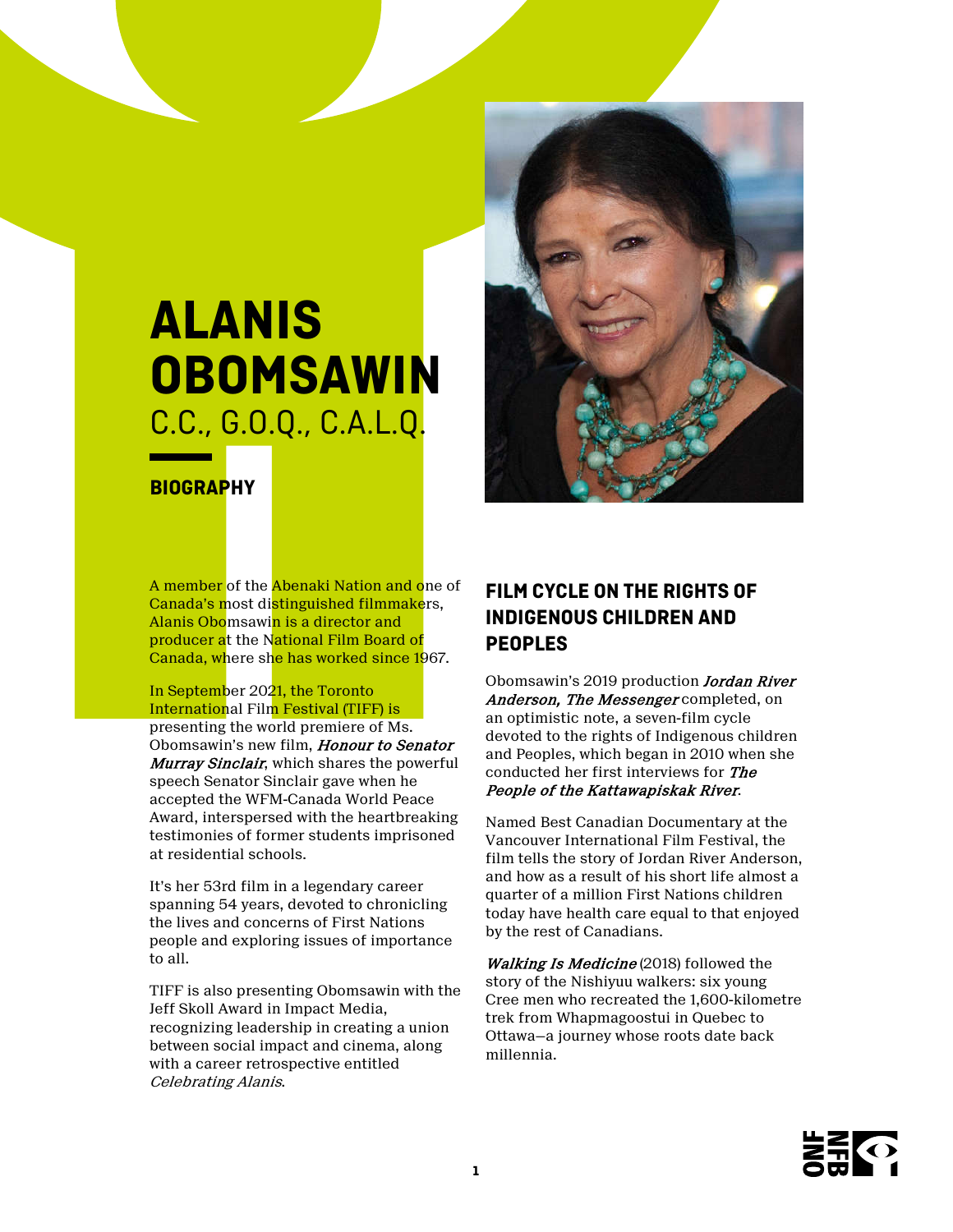In 2017, Our People Will Be Healed brought audiences inside the Helen Betty Osborne Ininiw Education Resource Centre, an innovative school in the Cree community of Norway House.

In 2016, We Can't Make the Same Mistake **Twice** documented a court challenge by the Assembly of First Nations and Child & Family Caring Society of Canada, which argued welfare services provided to First Nations children on reserves and in Yukon were underfunded.

Her 2014 documentary Trick or Treaty? follows the journey of Indigenous people in their quest for justice as they seek to establish a dialogue with the Canadian government—and was the first film by an Indigenous filmmaker selected to TIFF's Masters program.

In 2013, she completed Hi-Ho Mistahey!, taking viewers into the heart of Shannen's Dream, a national campaign to provide fair access to education for First Nations youth. The previous year, Obomsawin completed The People of the Kattawapiskak River (2012), which went behind the headlines to explore the Attawapiskat housing crisis.

For Obomsawin, this film cycle represents a departure for First Nations: "Young people are leading the way. Their leadership and strength is beautiful and inspiring. We are on the road to a place we've never been before, to a new age for Indigenous peoples, and it is our youth who are leading us. This is what I am trying to show in these films."

### **KANEHSATAKE: 270 YEARS OF RESISTANCE**

Ms. Obomsawin's body of work includes such acclaimed films as **Kanehsatake: 270** Years of Resistance (1993), a feature-length documentary on the 1990 Mohawk uprising in Kanehsatake and Oka, which received 18 international awards, including the Distinguished Documentary Achievement Award from the International Documentary Association and the Award for Best Canadian Feature Film from the Toronto Festival of Festivals (now known as TIFF).

This documentary inspired a four-film cycle about the Oka crisis, with My Name Is

Kahentiiosta (1995), Spudwrench – Kahnawake Man *(*1997) and Rocks at Whiskey Trench (2000).

# **PIVOTAL EVENTS, LANDMARK WORKS**

Six years before the Oka Crisis, Obomsawin completed her groundbreaking Incident at Restigouche (1984), a behind-the-scenes look at Quebec police raids on a Mi'kmaq reserve that features a remarkable oncamera exchange between Obomsawin and Minister of Fisheries Lucien Lessard, who'd ordered the raid.

Richard Cardinal: Cry from a Diary of a Métis Child (1986) is a disturbing examination of an adolescent suicide. She

followed that with *No Address* (1988), a look at Indigenous homeless people in Montreal with both films named Best Documentary at the American Indian Film Festival in San Francisco.

Her 2003 documentary, Our Nationhood*,* chronicles the determination and tenacity of the Listuguj Mi'kmaq people to use and manage the natural resources of their traditional lands. Obomsawin also takes viewers inside the struggle waged by the Mi'kmaq of Esgenoopetitj (Burnt Church) in her 2002 documentary, Is the Crown at War with us?, a powerful and painstakingly researched look at the conflict over fishing rights.

### **STORIES FROM ODANAK**

The people of her home community of Odanak and her own experiences growing up on this Abenaki First Nations reserve have also been the inspiration for a number of films.

In her 2007 documentary, Gene Boy Came Home, Obomsawin turns her camera on the ugliness of war through the eyes of one survivor, Vietnam War veteran and Odanak resident Eugene "Gene Boy" Benedict.

Her people and their stories are the subject of her 2006 feature documentary, Waban-Aki: People from Where the Sun Rises, named Best Documentary at the imagineNATIVE Film + Media Arts Festival.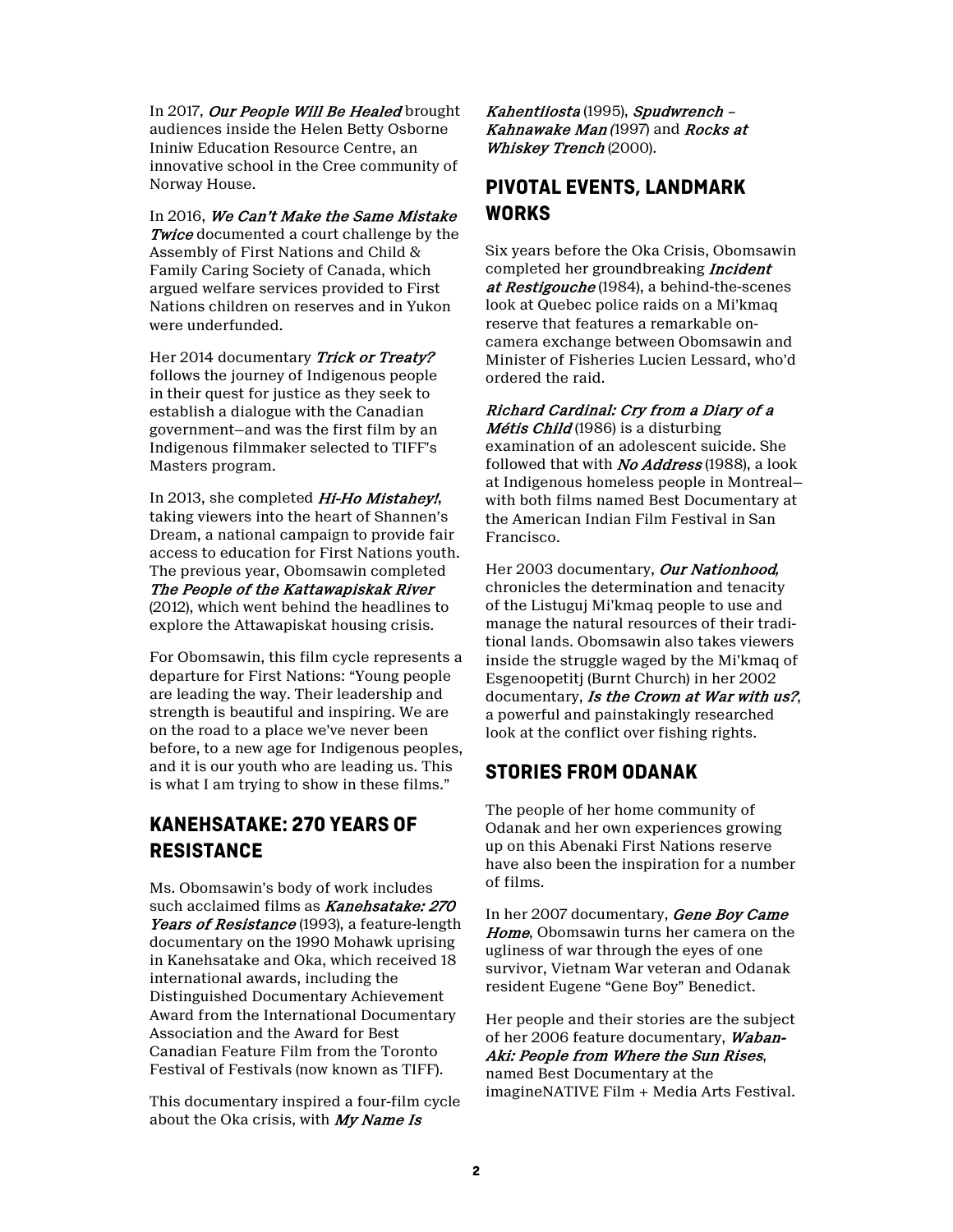Obomsawin drew on her own experiences as a child in Odanak for such works as When All the Leaves Are Gone (2010), which blends autobiography with fiction as it explores the power of dreams and the strength of the human spirit, as well as her 2005 drama Sigwan*,* about a young girl who is aided by the animals of the forest.

### **JOINING THE NFB**

Obomsawin began her career as a singer, writer and storyteller, with her professional debut as a performer coming in 1960 at New York City's Town Hall.

She first came to the attention of NFB producers Joe Koenig and Bob Verrall in 1966, when she was the subject of a film by Ron Kelly for CBC-TV's Telescope series.

Obomsawin was invited to speak to NFB directors and producers, and the following year, was appointed consultant for Indigenous filmmaking at Canada's public producer.

She dove into filmmaking in 1971 with Christmas at Moose Factory, which she wrote and directed.

# **MUSIC AND ART**

Despite the demands of a legendary filmmaking career, Obomsawin continues to perform and fight for justice for her people.

As a singer/songwriter, Obomsawin has toured Canada, the United States and Europe performing for humanitarian causes in universities, museums, prisons, art centres and folk art festivals. Her 1988 album *Bush Lady* features traditional songs of the Abenaki people, as well as original compositions.

For over four decades, Obomsawin has worked as an engraver and print-maker, with exhibitions in Canada and Europe. Mother and child imagery is prominent in her work, which also combines material from her own dreams with animal spirits and historical events.

From June 8 to August 25, 2019, the Montreal Museum of Fine Arts presented Alanis Obomsawin, Printmaker/An Artist

and her Nation: The Waban-Aki Basketmakers of Odanak, featuring prints by Obomsawin alongside works by members of the Waban-Aki nation at Odanak.

Her artwork has been exhibited at the Maison Lacombe in Joliette, Quebec; the Cinémathèque québécoise and the Canadian Guild of Crafts in Montreal; the Musée des Abénakis in Odanak, Quebec; as well as at the Maison des Arts de Créteil, in Créteil, France.

# **EARLY YEARS**

Alanis Obomsawin was born in New Hampshire on Abenaki territory. When she was six months old, her mother brought her to live on the Odanak reserve northeast of Montreal before returning to the US to work. Alanis thus spent her early years in Odanak. Théophile Panadis, her mother's cousin, initiated Alanis into the history of the Abenaki Nation and taught her many songs and legends. When her mother returned from the US, Obomsawin and her parents left Odanak for Trois Rivières, where they were the only Indigenous family. Cut off from her roots, speaking little French and no English, Obomsawin held fast to the songs and stories she'd learned on the reserve.

### **AWARDS AND HONOURS**

In January 2022, the retrospective The Children Have to Hear Another Story: Alanis Obomsawin will be presented at the Haus der Kulturen der Welt (HKW) in Berlin, in conjunction with the publication Lifework: Alanis Obomsawin.

On December 10, 2020, Ms. Obomsawin received the Rogers-DOC Luminary Award at the DOC Institute Honours, given to an individual who embodies the creative spirit of the Canadian documentary tradition and displays generosity by supporting the next generation of doc-makers through mentorship.

In October, she received the Glenn Gould Prize, as chosen by an international jury. Often referred to as the "Nobel Prize of the arts," the Glenn Gould Prize is presented once every two years to recognize a unique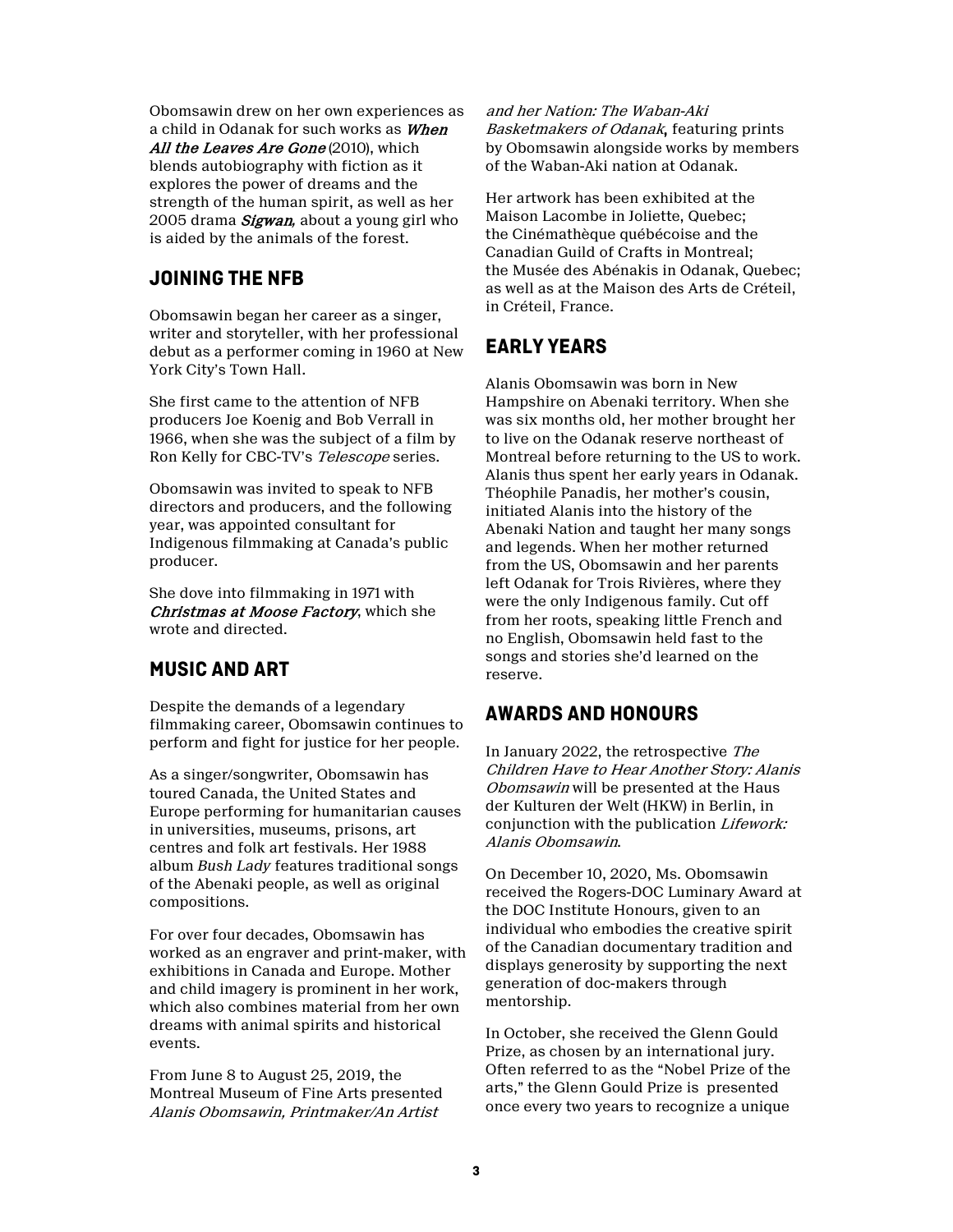lifetime contribution that has enriched the human condition through the arts.

Obomsawin was honoured at the 2020 Gala Québec Cinéma, with the Iris Homage, given to someone who has had an exemplary career and whose work has contributed significantly to the influence of Quebec cinema.

Also in 2020, Obomsawin was asked to serve on the jury for the Documentary Award at the 70th Berlinale.

On June 27, 2019, she was named as a Companion of the Order of Canada—its highest honour, recognizing national preeminence or international service or achievement. Obomsawin had been an Officer of the Order of Canada since 2002, following her investiture as a Member of the Order of Canada in 1983.

Also in June 2019, the Kiuna Institution in her home community of Odanak—Quebec's only Indigenous college—named its library in her honour and is hosting her complete film collection.

In May 2019, she received the Paul Gérin-Lajoie Award for Diversity from ENSEMBLE, a Quebec foundation promoting diversity and respect for differences in education. In April of that year, she received the Distinguished Artist Award from the Vancouver Biennale, for her contributions to art, film, and education.

On November 5, 2018, the Montreal mural arts organization MU inaugurated a new public mural of Obomsawin in the Ville-Marie borough, as part of its Montreal's Great Artists collection highlighting those who've made outstanding contributions to Montreal culture. Designed by Atikamekw artist Meky Ottawa, the mural is located in the heart of the Peter-McGill district, where Obomsawin has been living for more than 50 years.

In October 2018, Alanis Obomsawin received the DGC Honourary Life Member Award at the Directors Guild of Canada Awards in Toronto.

In September 2018, she was presented with the Innersauq Honorary Award from

Greenland's Nuuk International Film Festival for her body of work.

In May 2018, she was awarded the Simone de Beauvoir Institute Prize from Concordia University in recognition of her longstanding contribution to the advancement of women.

In December 2017, Obomsawin was named Filmmaker of the Year by Playback magazine. In June of the same year, she became a member of the prestigious Academy of Motion Picture Arts and Sciences, as part of its Documentary Branch.

In May of the same year, as Montreal marked its 375th anniversary, Obomsawin was among the first recipients of the Order of Montreal, receiving the title of Commander, its highest distinction, for her exceptional contributions to the city's cultural life and her exemplary commitment to the community. In March 2017, she received the inaugural Prix Origine at Montreal's Bâtisseuses de la Cité Awards, for her body of work on Indigenous issues.

In November 2016, Obomsawin received the Technicolor Clyde Gilmour Award from the Toronto Film Critics Association, given to artists whose work has enriched the understanding and appreciation of film in Canada. This award allowed her to select a young filmmaker to whom Technicolor would give \$50,000 in services: she chose Amanda Strong. Earlier that month, she was awarded the Prix Albert-Tessier, Quebec cinema's highest honour.

Earlier that year, in June, she was awarded Quebec's highest honour overall when she was named a Grande Officière of the Ordre national du Québec.

In February 2015, Obomsawin received a career achievement award from Artistes pour la Paix. The following month, she was named a Companion of the Ordre des arts et des lettres du Québec. Internationally, Obomsawin was honoured in Chile in October 2015 with the Lifetime Achievement Award at the Valdivia Film Festival.

In December 2013, the Women's International Film & Television Showcase in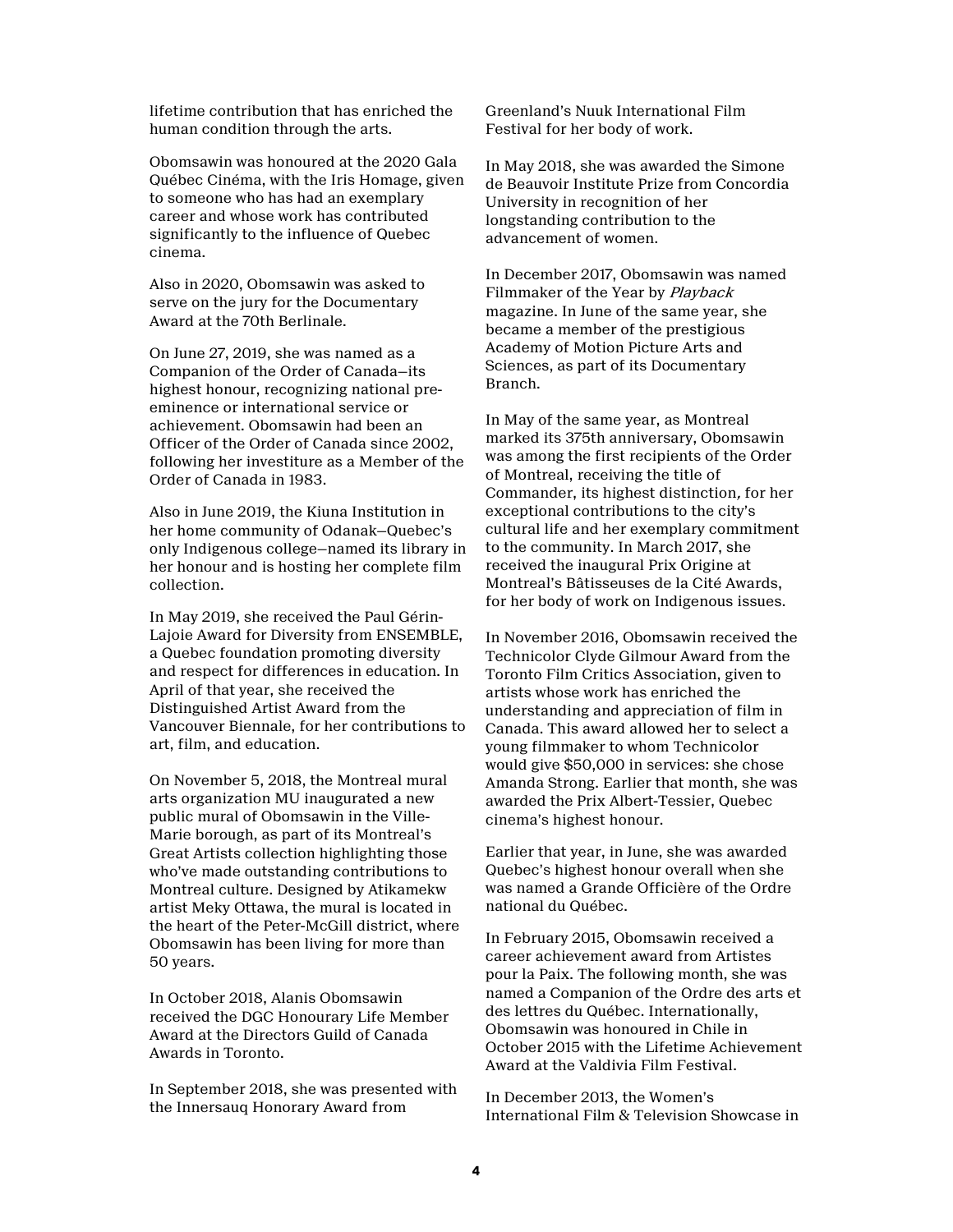Los Angeles presented its Lifetime Achievement Award to Alanis Obomsawin. In November, the Royal Society of Canada named Obomsawin as its Honorary Fellow for 2013, while the Academy of Canadian Cinema & Television announced that she would receive its Humanitarian Award (Film and TV) for Exceptional Contributions to Community and Public Service at the 2014 Canadian Screen Awards.

In September 2013, Obomsawin was named a recipient of the inaugural Birks Diamond Tribute to the Year's Women in Film at the Toronto International Film Festival, as chosen by a pan-Canadian selection committee of 12 film critics and arts and culture journalists.

In September 2010, Obomsawin was inducted into the Canadian Film and Television Hall of Fame. In the spring of 2009, she was honoured with an Outstanding Achievement Award Retrospective at the Hot Docs Canadian International Documentary Festival. In 2008, she was honoured with the Governor General's Performing Arts Award for Lifetime Artistic Achievement at Rideau Hall in Ottawa. In May of that same year, she was also the subject of a special retrospective at the Museum of Modern Art in New York City.

Obomsawin is the subject of the first-ever book on Native filmmakers, *Alanis Obomsawin: The Vision of a Native Filmmaker*, by Randolph Lewis, published in 2006 by the University of Nebraska Press.

Her many honours also include the Governor General's Award in Visual and Media Arts, the Luminaria Tribute for Lifetime Achievement from the Santa Fe Film Festival, the International Documentary Association's Pioneer Award, the Toronto Women in Film and Television's (TWIFT) Outstanding Achievement Award in Direction, the Canadian Native Arts Foundation National Aboriginal Achievement Award, and the Outstanding Contributions Award from the Canadian Sociology and Anthropology Association (CSAA). The latter marks the first time that the CSAA has honoured someone who is not an academic in the field of sociology and anthropology.

In 2019, she received her latest honorary degrees: In May, St. Thomas University conferred its honorary degree for her work as an artist in highlighting social issues. In March, the Université de Sherbrooke presented Obomsawin with an honorary doctorate for her body of work and commitment to social justice and Indigenous rights.

In June 2018, Obomsawin was named an Honorary Doctor of Civil Law by Bishop's University and an Honorary Doctor of Laws by Ryerson University. In May 2018, she received the Simone de Beauvoir Institute Prize at Concordia University. In May 2017, she received an Honorary Doctor of Letters from McGill University. In May 2016, she received an Honorary Doctor of Laws degree from Dalhousie University.

In June 2013, she received an Honorary Doctor of Arts from Dartmouth College, where she had previously been made a Montgomery Fellow in 2011—just miles from where she had been born in Lebanon, New Hampshire. In May 2010, she received an Honorary Doctor of Letters from the University of British Columbia. In June 2008, she received an Honorary Doctor of Letters from the University of Guelph. In October 2007, she received an Honorary Doctor of Laws degree from the University of Western Ontario. She has also received honorary doctorates in law from Trent University and Queen's University, a fellowship from the Ontario College of Art, an Honorary Doctor of Letters from York University, an Honorary Doctor of Laws from Concordia University and an Honorary Doctor of Literature from Carleton University. She has taught at the Summer Institute of Film and Television in Ottawa.

Former president of Land InSights, Obomsawin is on the board of the Portrait Gallery of Canada as well as the Aboriginal Visual Culture Program: Art, Media, and Design at the Ontario College of Art & Design, and is a mentor with the Pierre Elliott Trudeau Foundation. She has chaired the Board of Directors of the Native Women's Shelter of

Montreal and sat on the Canada Council's First People's Advisory Board.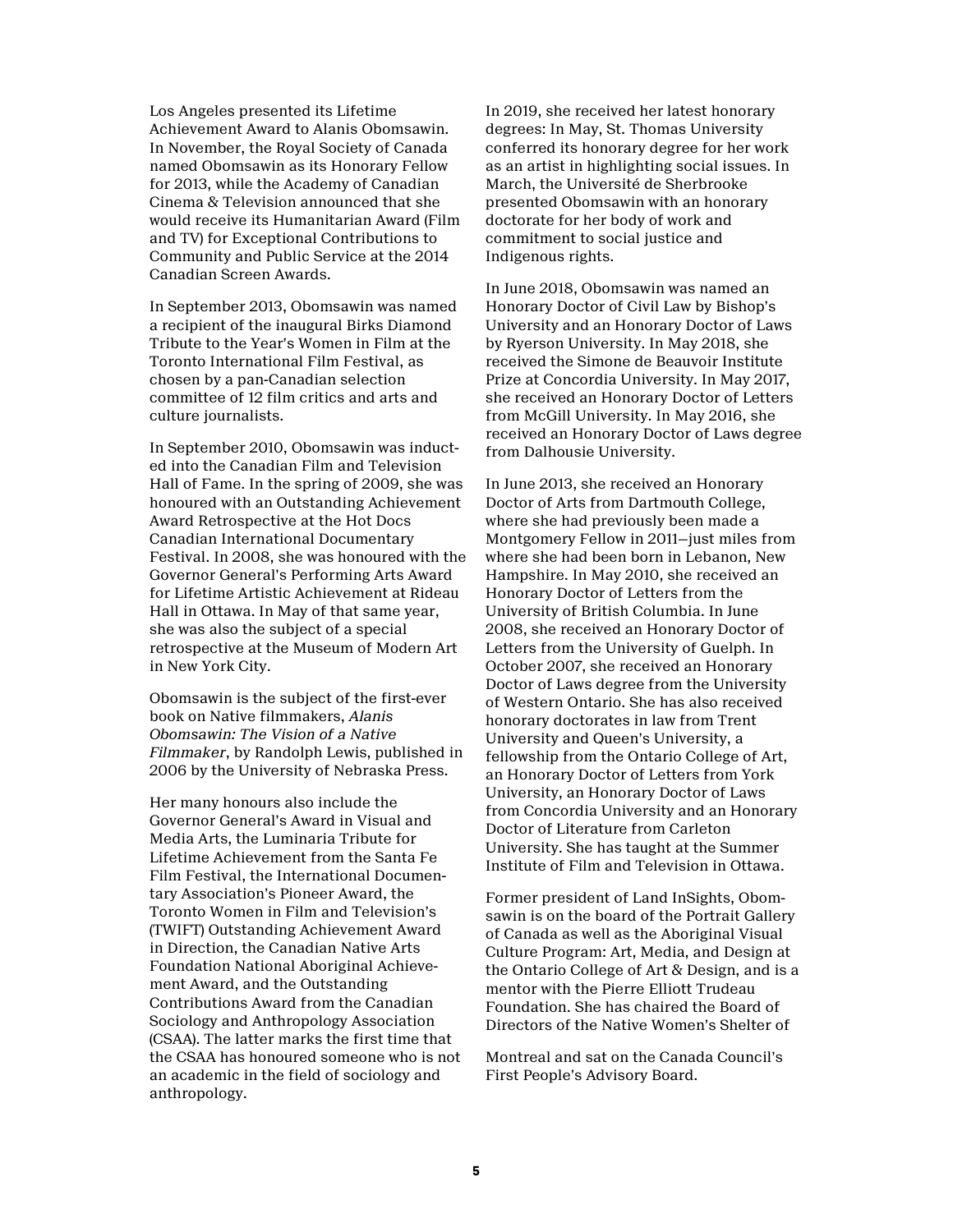She was also a board member of Studio 1, the NFB's Aboriginal studio, and a former advisor to the New Initiatives in Film, a Studio D program for women of colour and women of the First Nations. As a member of the Board of Aboriginal Voices, she was part of an initiative to obtain a radio licence for the organization. A lifetime member of

# ALANIS OBOMSAWIN **FILMOGRAPHY**

| 2021         | <b>Honour to Senator Murray Sinclair</b> |
|--------------|------------------------------------------|
|              | Director/Writer/Producer                 |
| 2019         | Jordan River Anderson, The Messenger     |
|              | Director/Writer/Producer                 |
| 2018         | <b>Walking Is Medicine</b>               |
|              | Director/Writer/Producer                 |
| 2017         | Our People Will Be Healed                |
|              | Director/Writer/Producer                 |
| 2016         | We Can't Make the Same Mistake Twice     |
|              | Director/Writer/Producer                 |
| 2014         | <b>Trick or Treaty?</b>                  |
|              | Director/Writer/Producer                 |
| 2013         | Hi-Ho Mistahey!                          |
|              | Director/Writer/Producer                 |
| 2012         | The People of the Kattawapiskak River-   |
|              | Six Months Later                         |
|              | Director/Writer/Producer                 |
| 2012         | The Federal Court Hearing                |
|              | Director/Writer/Producer                 |
| 2012         | The People of the Kattawapiskak River    |
|              | Director/Writer/Producer                 |
| 2010         | When All the Leaves Are Gone             |
|              | Director/Writer/Producer                 |
| 2009         | Professor Norman Cornett: "Since when    |
|              | do we divorce the right answer from an   |
|              | honest answer?"                          |
|              | Director/Writer/Producer                 |
| 2007         | Gene Boy Came Home                       |
|              | Director/Writer/Producer                 |
| 2006         | Waban-Aki: People from Where the Sun     |
|              | Rises                                    |
|              | Director/Writer/Producer                 |
| 2005         | Sigwan                                   |
|              | Director/Writer/Producer                 |
| 2003<br>2003 | Our Nationhood                           |
|              | Director/Writer/Producer                 |
|              | For John, dir. Dale Montour              |
|              | Producer                                 |
| 2002<br>2000 | Is the Crown at war with us?             |
|              | Director/Writer/Producer                 |
|              | Rocks at Whiskey Trench                  |
|              | Director/Writer/Producer                 |
| 1997         | Spudwrench – Kahnawake Man               |
|              | Director/Writer/Producer                 |

the Board of Directors for the Aboriginal Peoples Television Network, Ms. Obomsawin has also served as a Member of the Board for the Public Broadcasting System (PBS) in Vermont and National Geographic International.

| 1995 | My Name Is Kahentiiosta                                            |
|------|--------------------------------------------------------------------|
|      | Director/Writer/Producer                                           |
| 1993 | Kanehsatake: 270 Years of Resistance                               |
|      | Director/Writer/Co-Producer                                        |
| 1991 | Walker (Playing Fairseries)                                        |
|      | <b>Director</b>                                                    |
| 1991 | Le Patro Le Prévost: 80 Years Later                                |
|      | Director/Writer/Co-Producer                                        |
| 1988 | No Address                                                         |
|      | Director/Writer/Co-Producer                                        |
| 1988 | A Way of Learning                                                  |
|      | Director/Writer/Producer                                           |
| 1987 | Poundmaker's Lodge: A Healing Place<br>Director/Writer/Co-Producer |
| 1986 | Richard Cardinal: Cry from a Diary of a                            |
|      | Métis Child                                                        |
|      | Director/Writer/Co-Producer                                        |
| 1984 | Incident at Restigouche                                            |
|      | Director/Writer                                                    |
| 1980 | Canada Vignettes: June in Povungnituk                              |
|      | Director/Writer                                                    |
| 1979 | Sounds from Our People                                             |
|      | Director/Producer/Writer                                           |
|      | (a six-part series of half-hour films)                             |
|      | Old Crow                                                           |
|      | <b>Gabriel Goes to the City</b>                                    |
|      | Cold Journey                                                       |
|      | Cree Wav                                                           |
|      | <b>Mother of Many Children</b>                                     |
|      | Amisk                                                              |
| 1979 | Canada Vignettes: Wild Rice Harvest,                               |
|      | Kenora                                                             |
|      | Director/Writer                                                    |
| 1977 | Mother of Many Children                                            |
|      | Director/Producer/Writer<br>Amisk                                  |
| 1977 | Director/Producer                                                  |
| 1976 | L'il'wata                                                          |
|      | Director/Producer                                                  |
|      | (seven short films)                                                |
|      | <b>Puberty: Part 1</b>                                             |
|      | <b>Puberty: Part 2</b>                                             |
|      | <b>Basket</b>                                                      |
|      | <b>Mount Currie Summer Camp</b>                                    |
|      | Xúsum                                                              |
|      | Salmon                                                             |
|      | Farming                                                            |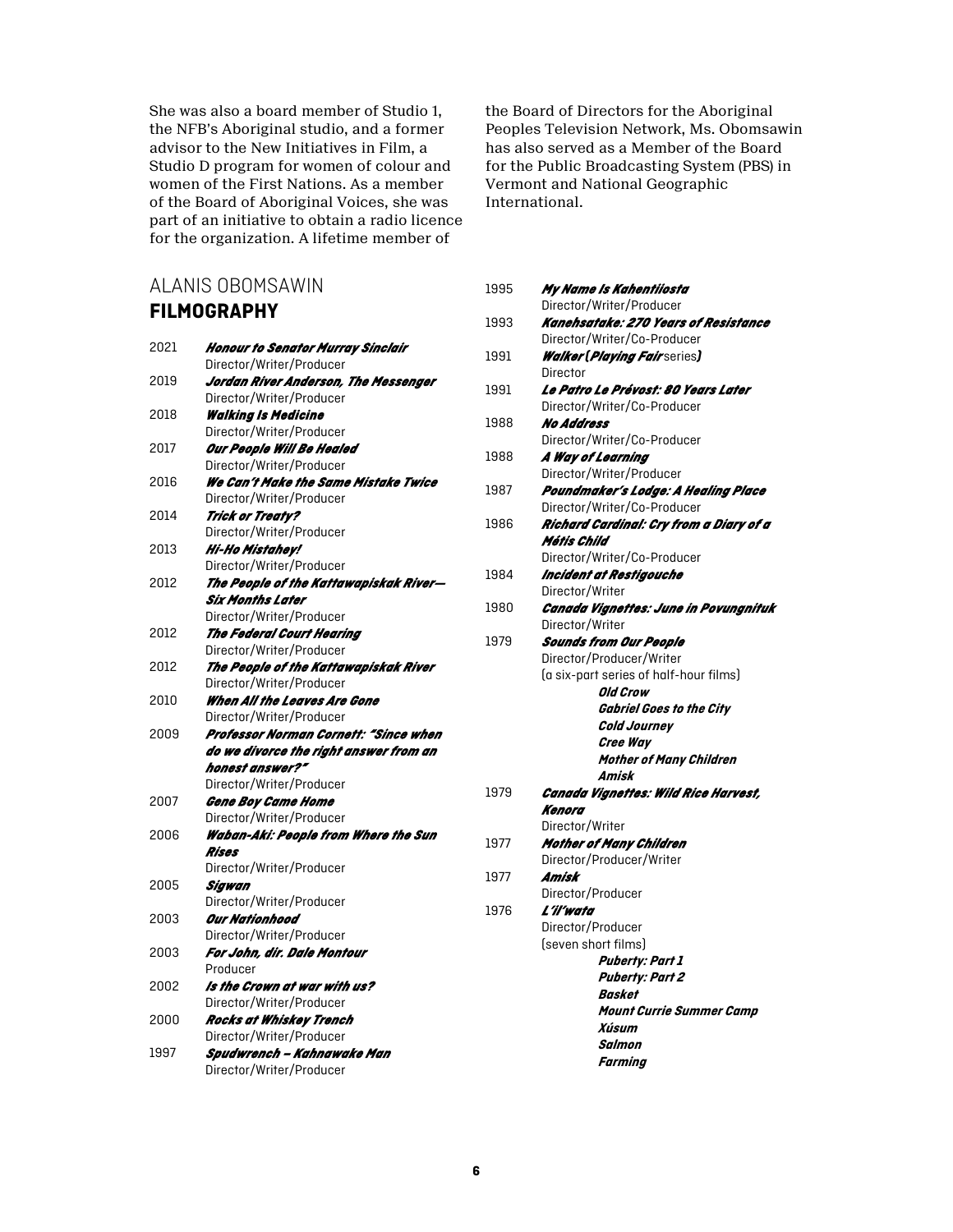#### 1973 *Manawan*

Director/Producer (seven short films)

**History of Manawan: Part 1 History of Manawan: Part 2 Moose Call Snowshoes The Canoe Children Partridge**

1971 *Christmas at Moose Factory*  Director/Writer

### **FILM AWARDS**

#### **Hi-Ho Mistahey!**

EDA Award for Best Female-Directed Documentary Whistler Film Festival, 2013

#### **Is the Crown at war with us?**

Best Documentary Feature 28th Annual American Indian Film Festival, San Francisco 2003

Award of Distinction Indian Summer Festival, West Allis, Wisconsin 2003

#### **Jordan River Anderson, The Messenger**

Best Canadian Documentary, Vancouver International Film Festival, 2019

#### **Kanehsatake: 270 Years of Resistance**

Toronto-City Award for Best Canadian Feature Film, Festival of Festivals, Toronto 1993

Feature Documentary Award, Vancouver International Film Festival, 1993

Best Documentary Feature Film 18th Annual American Indian Film Festival, San Francisco 1993

Best Full-Length Documentary Mediawave Film Festival, Hungary 1997

Distinguished Documentary Achievement IDA 19th Annual Awards Competition, Los Angeles 1993

Special Jury Award, Documentary Category 13th International Amiens Film Festival, Amiens, France 1993

Wind and Glacier Award Native American Film and Media Celebration, New York 1994

Special Jury Award: Film and Video Category Special Jury Award: Current Events Category 37th San Francisco International Film Festival, Golden Gate Awards 1994

Special Jury Prize Award Mountain Film Festival, Telluride, Colorado 1994

Award of Excellence for Best Editing Atlantic Film Festival, Halifax 1993

Sesterce d'argent Special Jury Prize 25th International Documentary Film Festival, Nyon, Switzerland 1993

"We Are Sovereign" Award Two Rivers Film Festival, Minneapolis 1993

Second Place Award, Indian Produced Feature Length Documentary 7th American Indian Film and Video Competition, Oklahoma 1994

Special Award Aotearoa Film Festival, Whakatane, New Zealand 1993

#### **Mother of Many Children**

Special Jury Prize Award Mountain Film Festival, Telluride, Colorado 1994

Grand Prize First International Festival of Films on the Arctic, Dieppe, France 1983

Best Semi-Documentary Award American Indian Film Festival, San Francisco International Film Festival 1978

#### **My Name Is Kahentiiosta**

Second Place Award, Indian Produced Documentary 9th American Indian Film and Video Competition, Oklahoma 1996

#### **No Address**

Wind and Glacier Award The Native American Film and Media Celebration, New York 1992

From Dream to Reality Two Rivers Native Film Festival, 1991

Best Documentary Award 14th Annual American Indian Film Festival, San Francisco 1989

Honorable Mention, Social Studies Category 37th Annual International Film Festival, Birmingham, Alabama 1989

Nomination, Golden Sheaf Awards International Short Film and Video Festival, Yorkton, Saskatchewan 1989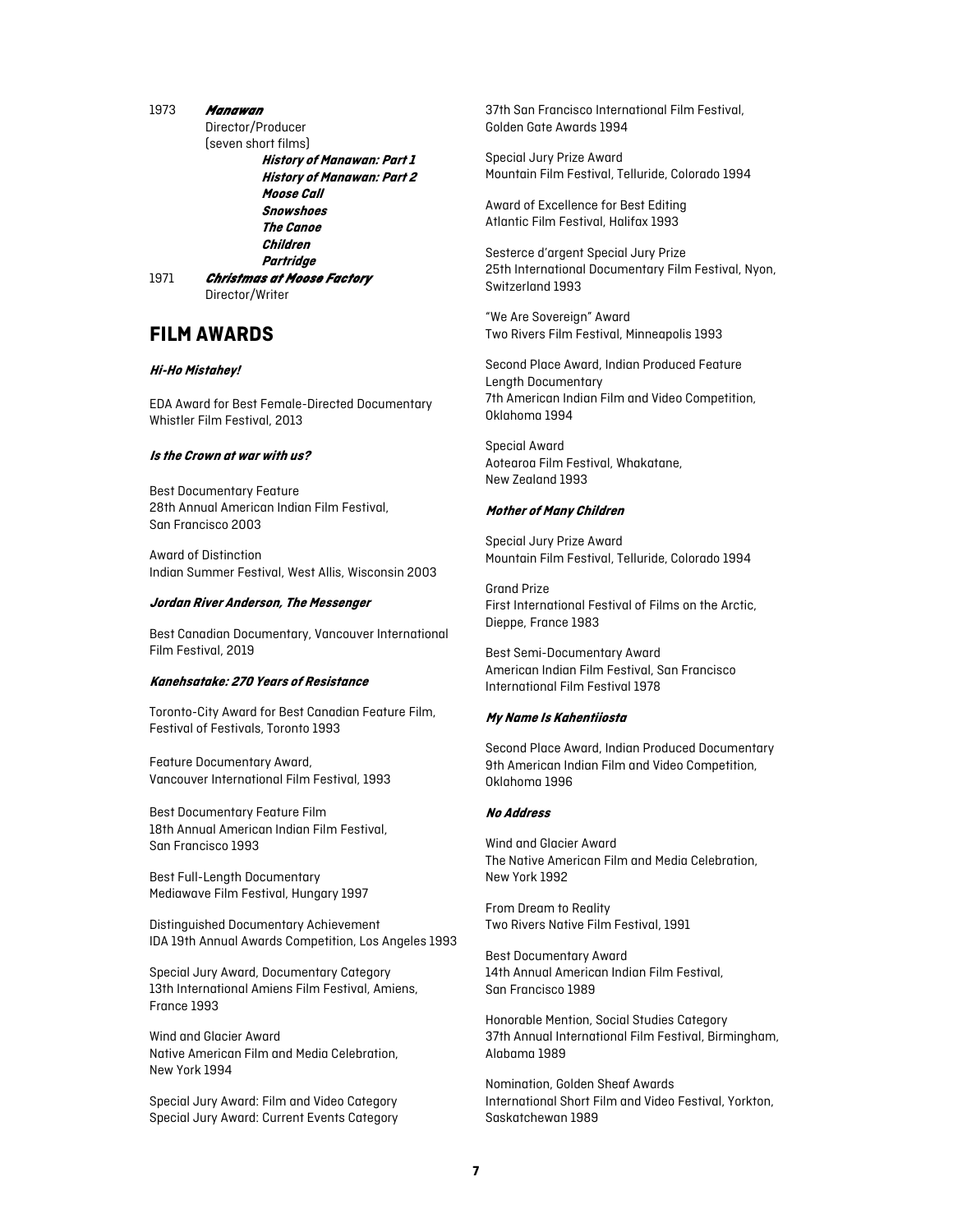#### **Our People Will Be Healed**

APTN Award Montréal First Peoples Festival, 2018

Prix du Jury Meilleur Long Métrage Festival international du Cinéma des Femmes de Fort-Coulonge, Quebec 2018

#### **Playing Fair** (series)

Silver Cindy Award Cindy Competition, New Orleans 1993

Best Film, Guidance and Counselling Category International Educational Film and Video Festival, Birmingham, Alabama 1992

Award of Merit, Videotape – Government Media Agency Category AMTEC Media Festival, Victoria, British Columbia 1992

#### **The People of the Kattawapiskak River**

Donald Brittain Award for Best Social/Political Documentary Program 2nd Canadian Screen Awards, Toronto, March 2014

#### **Poundmaker's Lodge: A Healing Place**

Bronze Apple Award, Health/Drug and Alcohol Addiction Category 19th National Educational Film and Video Festival, Oakland, California 1989

Certificate of Honorable Mention, Health and Medicine: Addiction, Alcohol, Drugs, Tobacco Category 36th Annual International Film Festival, Columbus, Ohio 1988

#### **Richard Cardinal: Cry from a Diary of a Métis Child**

Prize for Best Documentary 11th Annual American Indian Film Festival, San Francisco 1986

Special Award for Educational Visual Anthropology to Children and Youth International Visual Anthropology, Parnu, Estonia 1991

Crystal Apple Award, Human Relations: Teen Suicide Category 19th National Education Film and Video Festival, Oakland, California 1989

Red Ribbon Award, Current Concerns Category 30th American Film and Video Festival, New York 1988

#### **Rocks at Whiskey Trench**

Best Native American Director Festival of Festivals, Palm Springs, California 2002

#### **Spudwrench – Kahnawake Man**

Best Documentary over 30 minutes Dreamspeakers Festival 1998

Best Director, Documentary Dreamspeakers Festival 1998

#### **Trick or Treaty?**

Mark Haslam Award Planet in Focus International Environmental Film & Video Festival 2014

Audience Choice Award imagineNATIVE, Toronto, 2014

#### **Waban-Aki: People from Where the Sun Rises**

Best Documentary Award imagineNATIVE, Toronto, 2006

#### **Walker** (**Playing Fair** series)

Gold Apple Award, Sexuality and Self-Esteem: Grades 4-6 Category 22nd National Educational Film and Video Festival, Oakland, California 1992

Wind and Glacier Award Native American Film and Media Celebration, New York 1992

### **PERSONAL ACHIEVEMENT AWARDS**

Jeff Skoll Award in Impact Media, Toronto International Film Festival, September 2021

Rogers-DOC Luminary Award, DOC Institute, Toronto, December 2020

Glenn Gould Prize, Glenn Gould Foundation, October 2020

Iris Homage, Gala Québec Cinéma, June 2020

Companion of the Order of Canada, June 2019

Paul Gérin-Lajoie Award for Diversity, Montreal, May 2019

Distinguished Artist Award, Vancouver Biennale, April 2019

DGC Honourary Life Member Award, Directors Guild of Canada, October 2018

Innersauq Honorary Award, Nuuk International Film Festival, Greenland, September 2018

Filmmaker of the Year, Playback, December 2017

Commander, Order of Montreal, May 2017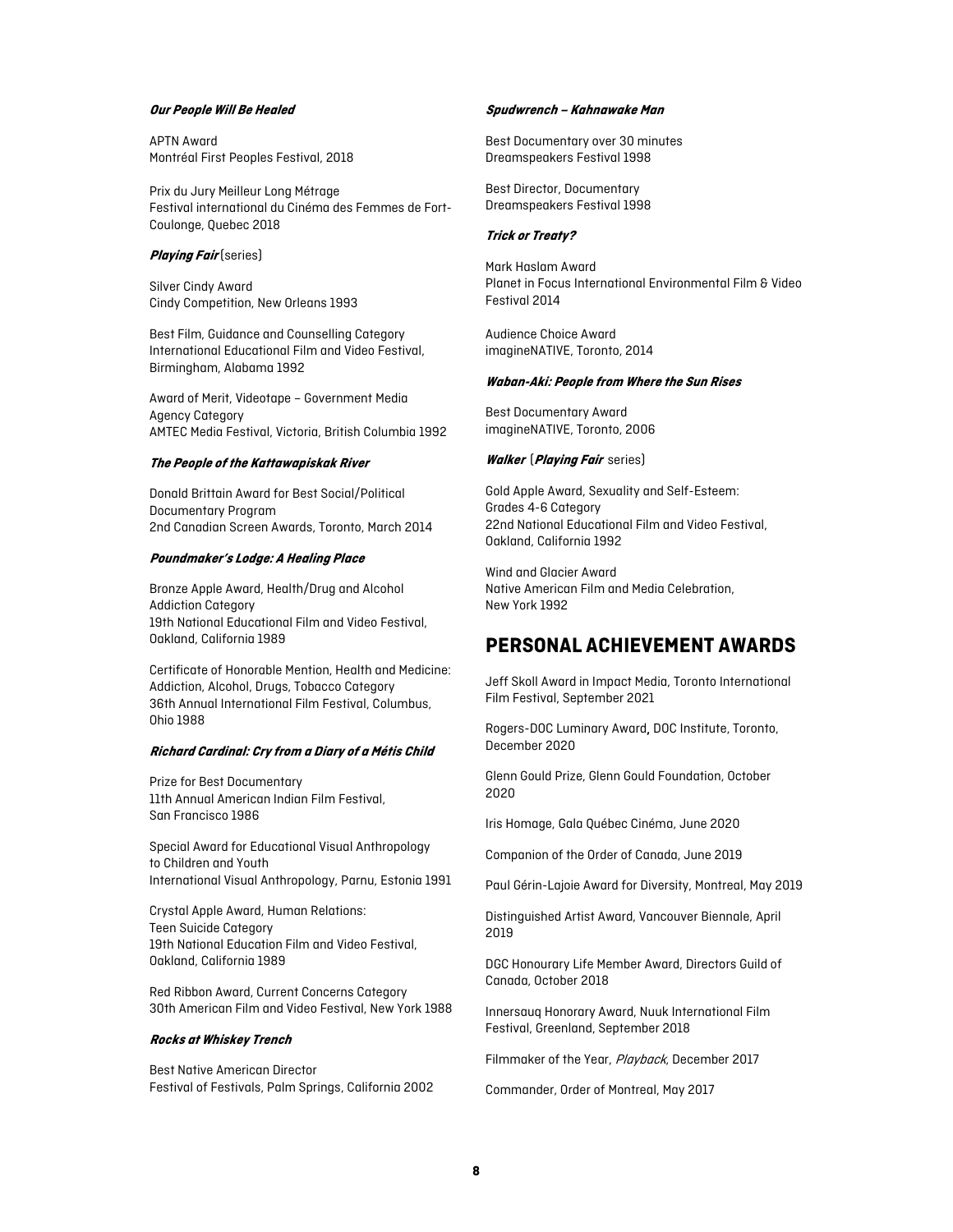Prix Origine, Bâtisseuses de la Cité, City of Montreal, March 2017

Technicolor Clyde Gilmour Award, Toronto Film Critics Association, November 2016

Prix Albert-Tessier, November 2016

Grande Officière, Ordre national du Québec, June 2016

Lifetime Achievement Award, Valdivia Film Festival, Valdivia, Chile, October 2015

Ordre des arts et des lettres du Québec, Montreal, March 2015

Career Achievement Award, Artistes pour la Paix, Montreal, February 2015

Lifetime Achievement Award, Women's International Film & Television Showcase, Los Angeles, December 2013

Honorary Fellow for 2013, Royal Society of Canada, November 2013

Humanitarian Award (Film and TV) for Exceptional Contributions to Community and Public Service, Academy of Canadian Cinema & Television, 2014 Canadian Screen Awards, announced in November 2013

Birks Diamond Tribute to the Year's Women in Film, Toronto International Film Festival, September 2013

Lifetime Achievement Award, Best in the Biz Tribute, Female Eye Film Festival, Toronto, June 2012

Lifetime Achievement Award, Prix Hommage, GalArt, Quebec, 2011

Inductee, Playback Canadian Film and Television Hall of Fame, Toronto, September 2010

Lifetime Achievement Award, International Madrid Documentary Festival, May 2010

Outstanding Achievement Award, Hot Docs Canadian International Documentary Festival, May 2009

Totem d'or pour l'ensemble de son oeuvre, Festival du film de l'outaouais, March 2009

Governor General's Performing Arts Award for Lifetime Artistic Achievement, May 2008

Alanis Obomsawin: A Retrospective, May 14-26, 2008, Museum of Modern Art, New York City

Luminaria Tribute For Lifetime Achievement, Santa Fe Film Festival, December 2007

Special Homage, Abenaki Annual Celebration, Odanak, Quebec, July 2006

Walk of Honour, Dreamspeaker Festival, Edmonton, June 2006

IDA Pioneer Award, International Documentary Association, Los Angeles, December 2004

The Milestone Award, imagineNATIVE, Toronto, October 2004

Life Achievement Award, Parallel Culture Awards, Hungary, May 2003

Highest Distinction, Advancement of Women Awards, Women's Y Foundation of Montreal, April 2003

Honoured by Femmes du cinéma, de la télévision et de la vidéo à Montréal for outstanding contributions to the development of the film and television industry, April 2003

Officer of the Order of Canada, February 2002

Prix Dr. Bernard Chagnan Assiniwi, Life Time Achievement Award Festival Land InSights, June 2001

Governor General's Award in Visual and Media Arts, March 2001

Lifetime Achievement Award, Aboriginal Film Festival, June 1999

Defender of Human Rights through Film, 50th Anniversary of Human Rights Celebration, May 1999

Lifetime Achievement Award, Taos Talking Picture Festival, New Mexico, 1997

Outstanding Contribution Award, Canadian Sociology and Anthropology Association, June 1994

Special Award in recognition of her outstanding contribution to the advancement of Aboriginal Filmmaking, Dreamspeakers Festival, Edmonton, Alberta, 1994

Award for Outstanding Achievement in Direction, Toronto Women in Film and Television, Director of the Year, 1994

National Aboriginal Achievement Award, 1993

Order of Canada, Confederation, 1992

Pour son apport à la reconnaisance des droits de la femme amérindienne, Le Salon de la Femme, Montreal 1989

Member of the Order of Canada, June 1983

The 12 Arts and Humanities Education Award, NYU, March 1982